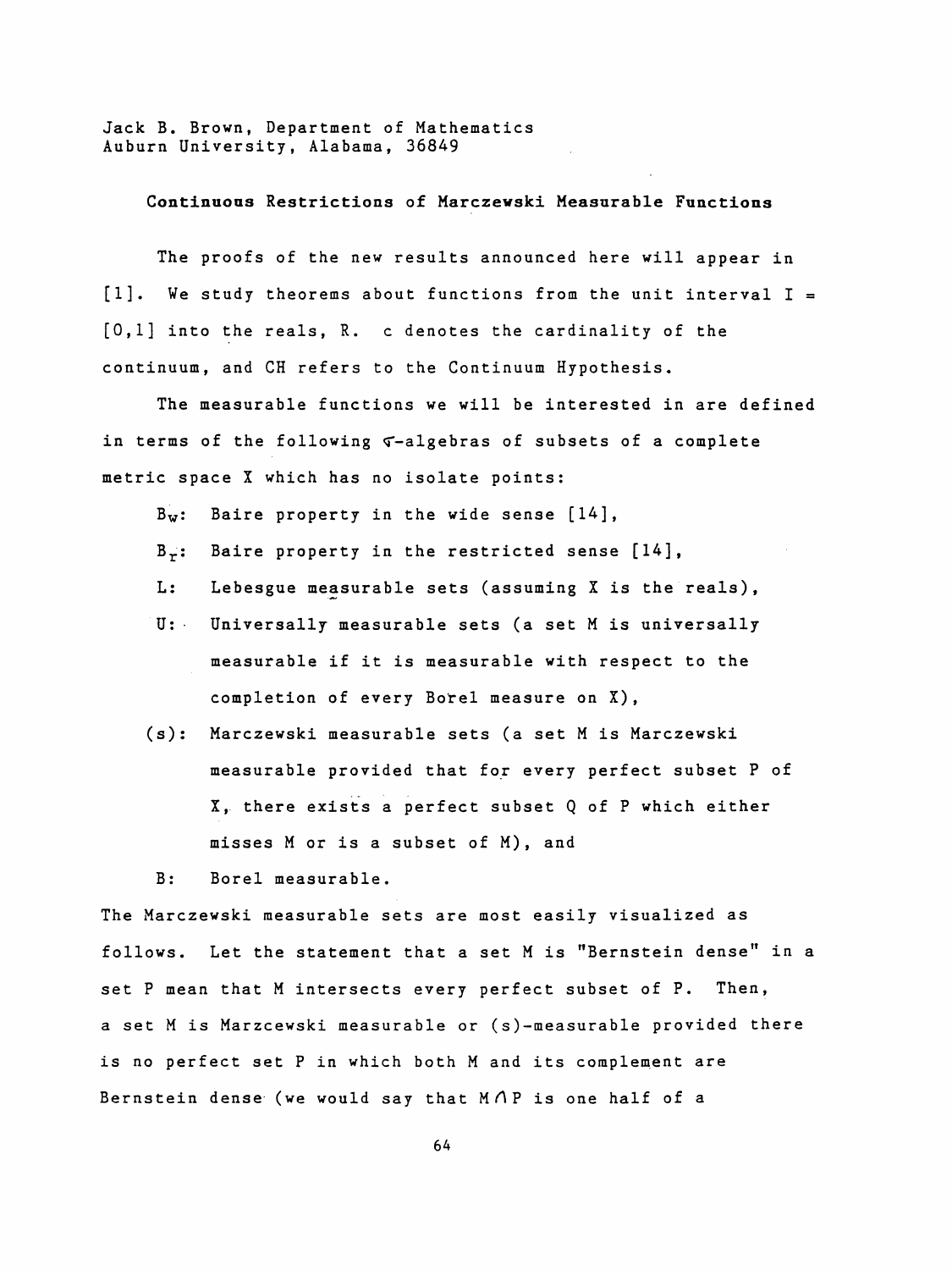"Bernstein subdivision of P" if both M and its complement were Bernstein dense in P). Property (s) for sets was defined by Marczewski in [16], where he established their basic properties and showed that the (s)-measurable functions were the same as the class of functions (studied by Sierpinski in [19]) f which are such that for every perfect set P, there exists a perfect set  $Q \subset P$  such that  $f | Q$  is continuous.

 It is well known that these measurablilty properties are related to each other according to the following diagram of implications :



We will have occasion to refer to the  $\sigma$ -ideals associated with these  $r$ -algebras:

- FC: first category sets,
- AFC: always first category sets [14],
- L<sub>o</sub>: Lebesgue measure zero sets,
- $U_{\Omega}$ : universal null sets (a set M is a universal null set provided it has measure zero relative to the completion of every continuous Borei measure on X),
- $(s^0)$ : Marczewski null sets (a set M is a Marcewski null set provided it is true that for every perfect subset P of X, there exists a perfect subset Q of P which misses M) , and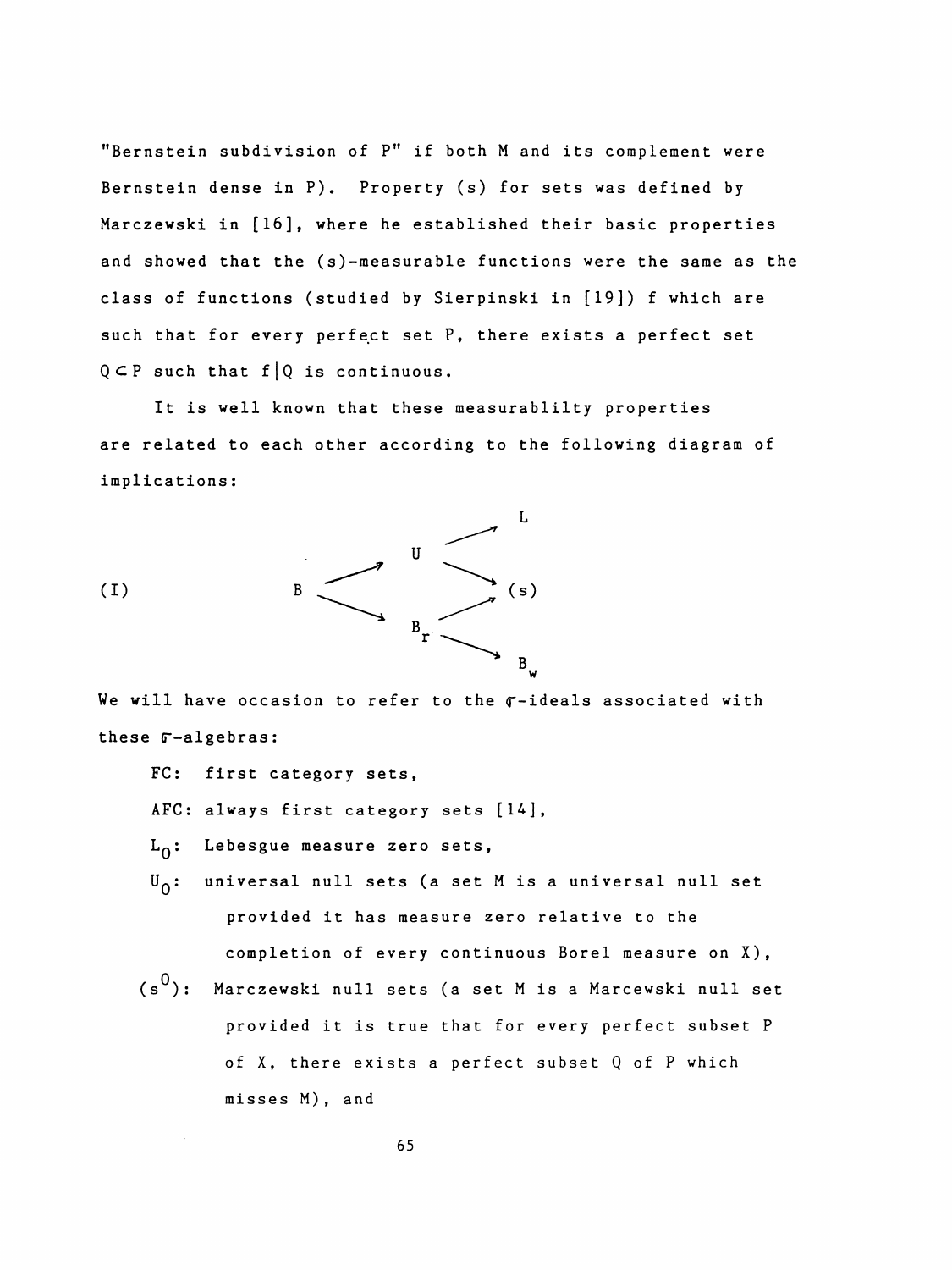count: countable sets.

 These singularity properties can be thought of as hereditary  $B_w$ ,  $B_r$ , U, L, (s), and B, respectively, and therefore fit into the following diagram of implications:



 (c-) means of cardinality less than c, and TI or "totally imperfect" means that the set contains no perfect subset.

 If P is one of the singularity properties in the above diagram, we will say that a set D is "non-P dense in an interval J" if every subinterval of J intersects D in a non-P set. However, we will say that D is "uncountably dense in J" rather than "non-count dense in J", that D is "categorically dense in J" rather than "non-FC dense in J", that D is "c-dense in J" rather than "non-(c-) dense in J", and that D is "perfectly dense in J" rather than "non-TI dense in J", since this latter phenomenon occurs only if every subinterval of J intersects D in a set which contains a perfect set.

 We are interested in the following categoric notions of "bigness" of subsets D of I:

- (1) D residual in I (i.e. I-D is FC),
- (2) D categorically dense in I,
- (3) D non-FC and uncountably dense in I,
- (2') D perfectly dense in I,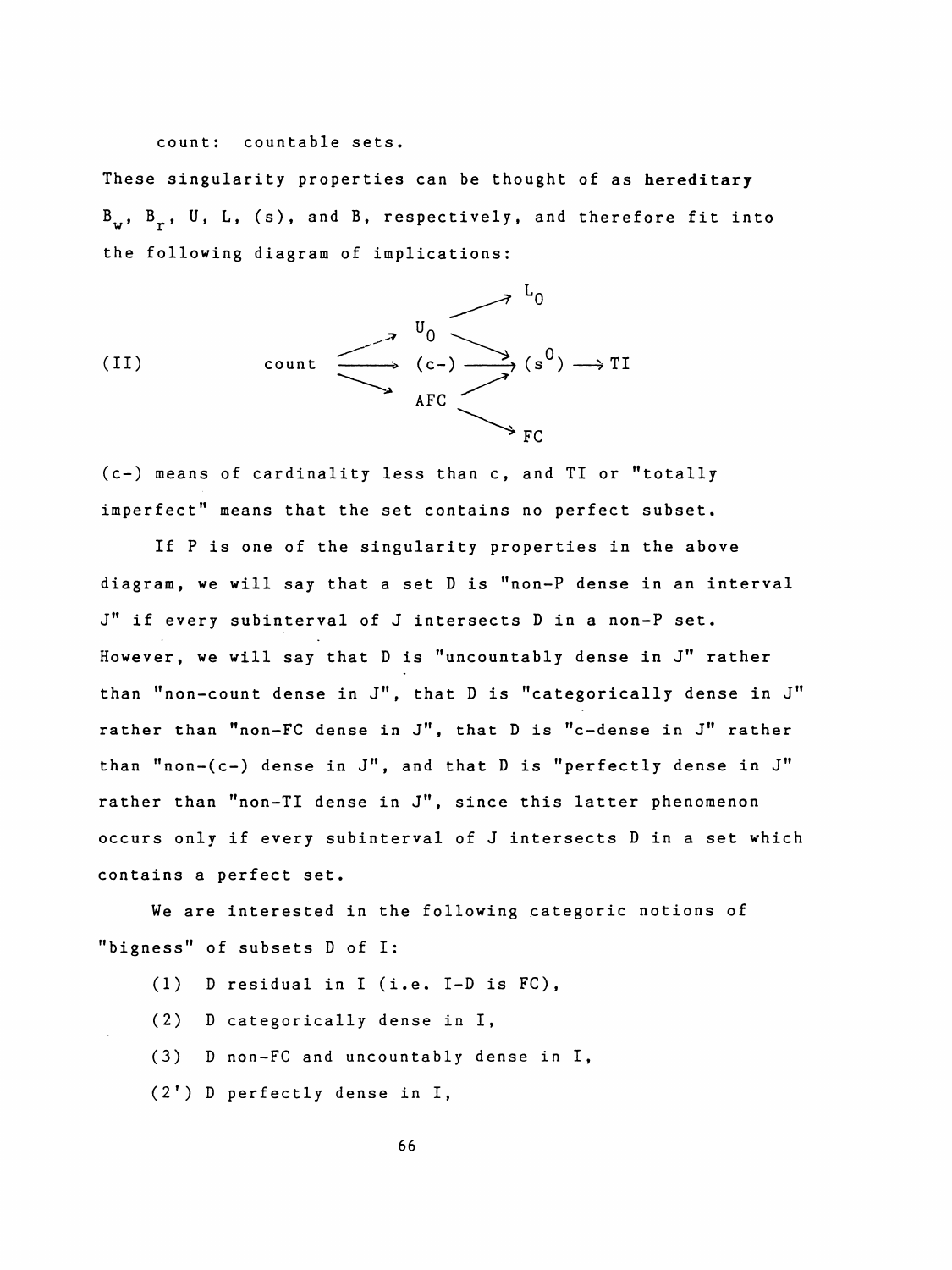- $(3')$  D (non-s<sup>0</sup>)-dense in I,
- (4+) D c-dense in I,

(4) D uncountably dense in I,

- (5+) D of cardinality c and dense in I.
- (5) D uncountable and dense in I, and
- (6) D dense in I.

We know these notions are related as follows,  
\n(1) 
$$
\longrightarrow
$$
 (2')  $\longrightarrow$  (3')  $\longrightarrow$  (4+)  $\longrightarrow$  (5+)  
\n(III)  
\n(2)  $\longrightarrow$  (3)  $\longrightarrow$  (4)  $\longrightarrow$  (5)  $\longrightarrow$  (6)

 We are also interested in the following measure theoretic notions of "bigness" of subsets D of I:

- (7) D of outer measure 1,
- (8) D non- $L_0$  dense in I,
- (9) D non- $L_0$  dense in some subinterval of I,
- (10) D non- $L_0$ , and

 $(7+)$ ,  $(8+)$ ,  $(9+)$ , and  $(10+)$ , are the same as  $(7)$  through ( 10) , respectively , except that D is assumed to be measurable .

We know these notions are related as follows:

We know these notions are related as follows:  
\n
$$
(7+) \longrightarrow (8+) \longrightarrow (9+) \longrightarrow (10+)
$$
\n
$$
(IV) \longrightarrow (8) \longrightarrow (9) \longrightarrow (10)
$$
\n
$$
(10)
$$

 Lusin proved the following theorem in 1912 [15]: Theorem 1: For every L-measurable  $f : I \longrightarrow R$ , there exists  $DCI$ , D of positive measure (10+), such that f D is continuous. Nikodym proved the following category version of Lusin's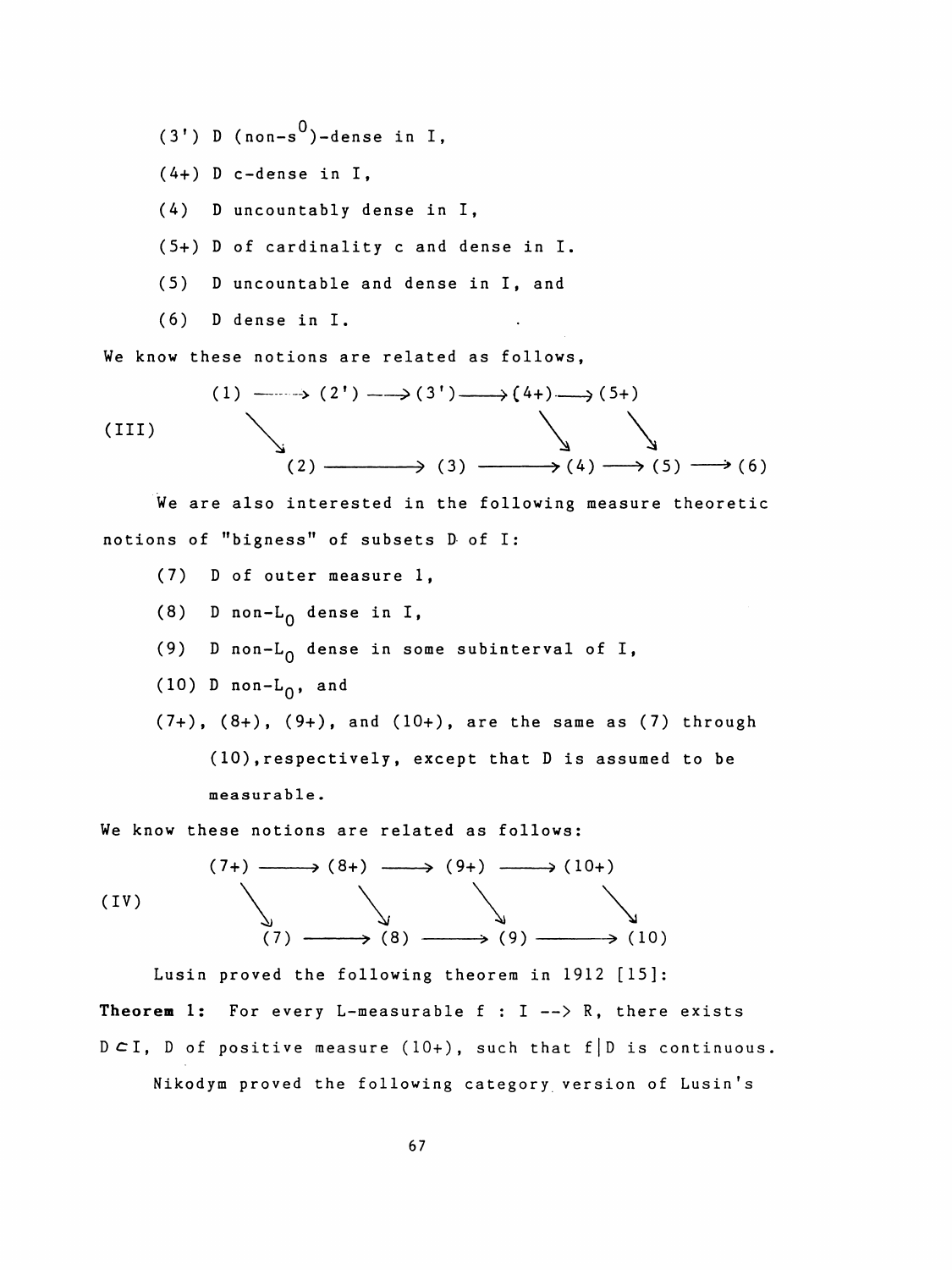theorem in 1929 [18]:

**Theorem 2:** For every  $B^{\text{}}_{ij}$ -measurable f : I --> R, there exists  $D\subset I$ , D residual in I (1), such that f D is continuous.

 Kuratowski [13] extended Theorem 2 to the metric case, where the range space is separable, and the case where the range space is non-separable has recently been established in [4] and [5].

 It is well-known that you can make the set D of Lusin's Theorem have as large a positive measure less than 1 as desired, but Theorems 1 and 2 are best possible in terms of having the set D satisfy one of the properties of (III) or (IV).

 For example, it is well known that you cannot make the set D of Lusin's theorem satisfy (9) or simultaneously satisfy (10) and (6), even for B-measurble f.

 Nor can you make the set D of the Nikodym-Kuratowski theorem satisfy (10+) or (under CH) (10).

 Ceder [3] recently gave an example which showed that you cannot make the set D of Lusin's Theorem satisfy (5+) or (under CH) (5).

 Ceder asked in [3], "Are there 'nice' kinds of functions, f, not having the property of Baire, for which there exists a dense subset D of I with D uncountable such that  $f \mid D$  is continuous?" We show that the Marczewski measurable or (s)-measurable functions form such a class and that an even stronger result holds.

Theorem 3: For every  $(s)$ -measurable f : I --> R, there exists  $D \subset I$ , D perfectly dense in I (2'), such that f D is continuous. Assuming CH, you cannot make the set D of Theorem 3 satisfy

68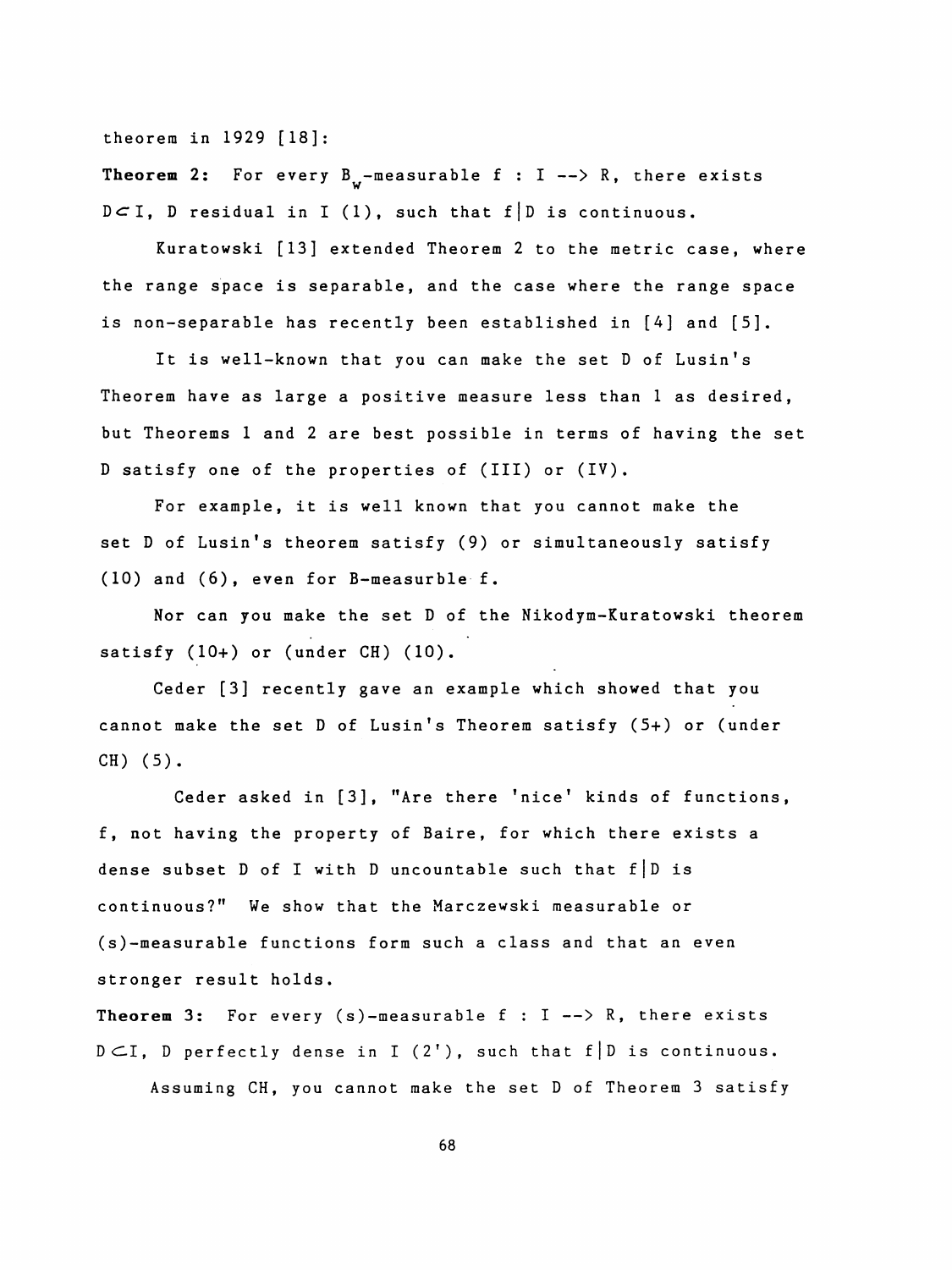(10+) or (1).

It is still not known if Theorem 3 is best possible in terms of having D satisfy one of the properties of (III) or (IV). Problem 1: Can you show (even under CH) that the set D of Theorem 3 cannot be made to satisfy (2)? Note that if you could make D satisfy (3) or just be non-FC, then repeated applications of the Banach Category Theorem would show that it could be made categorically dense in I (2).

 Problem 2: Can you show (even under CH) that the set D of Theorem 3 cannot be made to be non- $L_0$  (10)?

 It follows as a corollary to Theorem 3 that the following strengthened version of Lusin's Theorem holds for U-measurable f: Theorem 4: For every U-measurable  $f : I \longrightarrow R$ , there exists  $D_1 \subset I$  and  $D_2 \subset I$ ,  $D_1$  perfectly dense in I (2') and  $D_2$  of positive measure (10+), such that  $f | D_1$  and  $f | D_2$  are continuous .

 You cannot find a single set D which will accomplish both jobs simultaneously in Theorem 4, even for B-measurable f. Under CH, it also follows that you cannot make the set D of Theorem 4 satisfy (1).

 Problem 3: Can the set D for U-measurable functions be made to be non-FC? A negative solution to this problem also solves Problem 1, and the author conjectures that this is the way things will turn out.

 The conclusion to Theorem 2 obviously holds for  $B_{\rm r}$ -measurable functions. Problem 4: For B<sub>r</sub>-measurable f, does there necessarily exist

69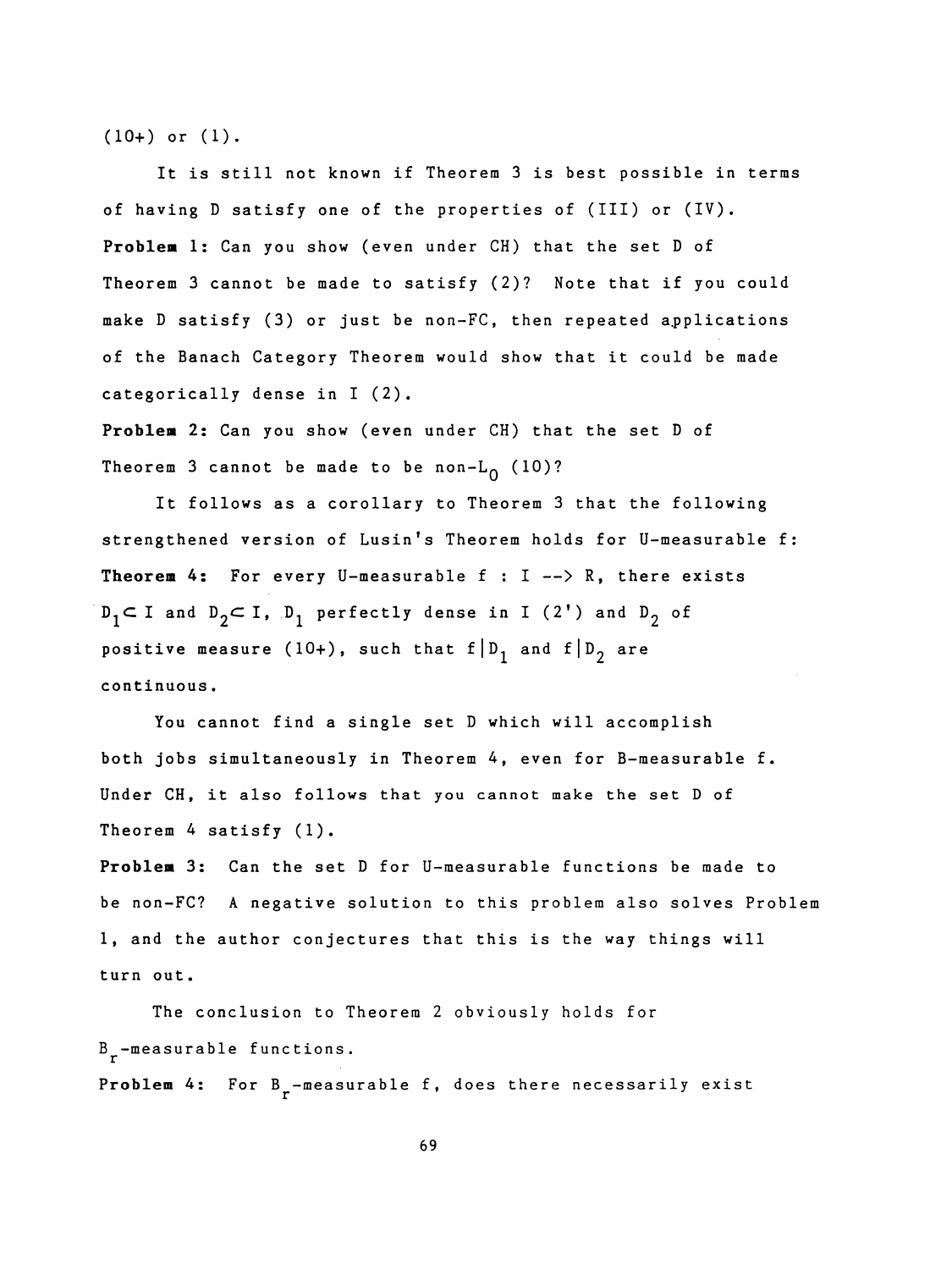a non-L<sub>O</sub> set D such that f D is continuous? A negative answer to this question also solves Problem 2, and the author conjectures that this is the way things will turn out.

 Problem 5: Several of the examples announced above rely on the use of Lusin or Sierpiniski sets, whose existence depends on the CH assumption. It would be preferable to obtain the examples without assuming CH. This might be a rather tall order. The existence of  $B<sub>r</sub>$  sets which are not L sets, or U sets which are not B sets, is not known in ZFC, as far as this author knows. W Indeed, the related examples given in the 1976 edition of Kuratowski's and Mostowski's book [14] still rely on CH. Grzegorek and Ryll-Nardzewski [5] - [12] have recently made remarkable progress in obtaing related results in ZFC which were previously only known under CH. See [2] and [17] for expository treatments of this subject. NOTE: Problems  $1 - 4$  were solved during the Symposium by Karel Prikry and the author.

## REFERENCES

- [1] J. B. Brown, Variations on Lusin's and Blumberg's theorems, in preparation (with K. Prikry).
- [2] and G. V. Cox, Classical theory of totally disconnected spaces, Real Analysis Exchange 7 (1982), 1,39.
- [3] J. G. Ceder, Some examples on continuous restrictions, Real Analysis Exchange 7 (1981-82), 155-162.
- [4] A. Emeryk, R. Frankiewicz, and W. Kulpa, On functions having the Baire property, Bull. Ac. Pol. Math. 27 (1979) ,489-491.
- [5] R. Frankiewicz, On functions having the Baire property, II, Bull. Ac. Pol. Math. 30 (1982), 559-560.
- [6] E. Grzegorek, Solution of a problem of Banach on «"-fields without continuous measures, Bull. Ac. Pol.